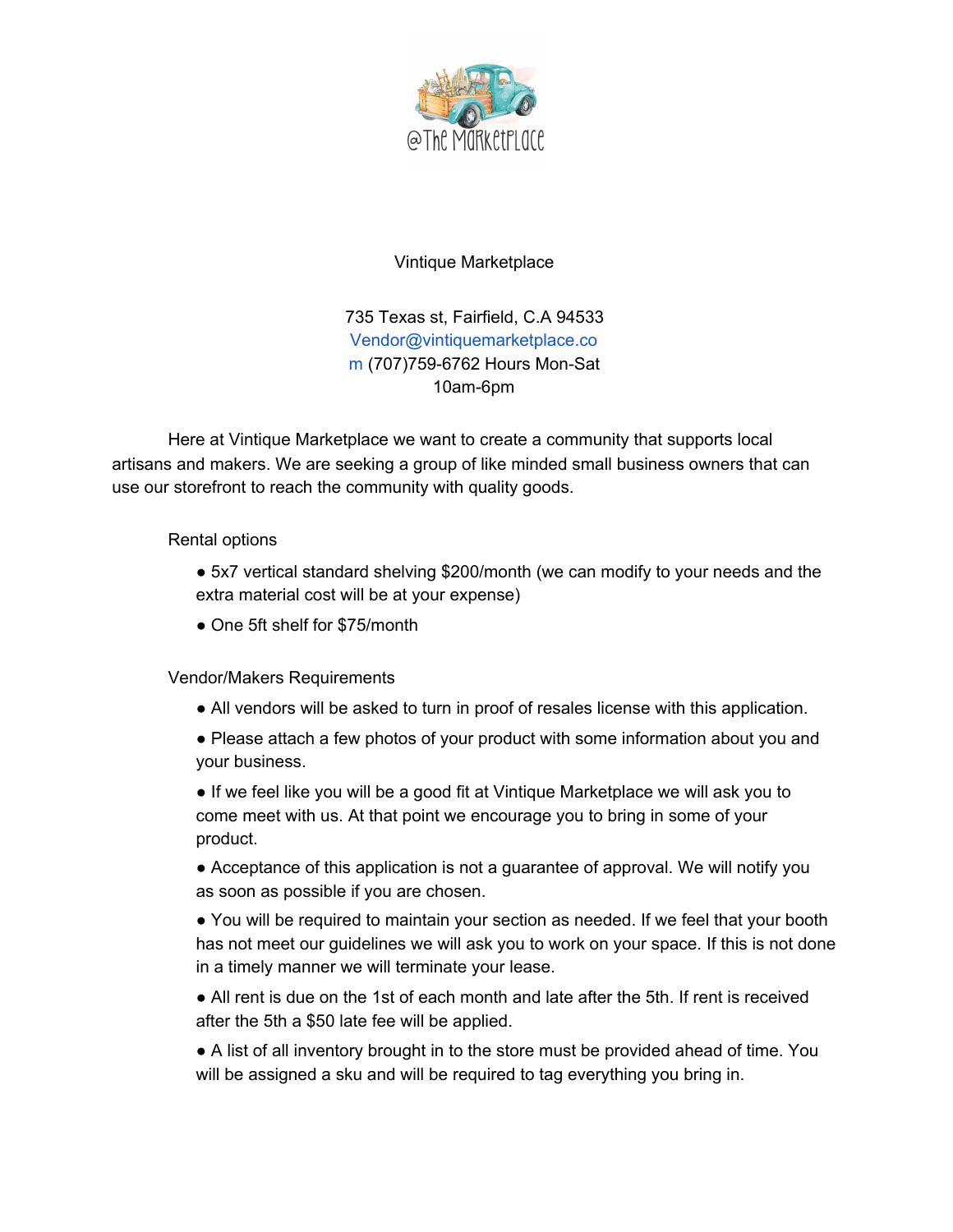

## Information

- We encourage you to use our workshop for classes or projects at no extra cost.
- A shared section is welcome. We will ask for one primary person to be responsible for your booth. All arrangements will need to be handled by you.
- A 1099 will be generated annually
- All checks will be made out in the beginning of the month between the 1st and the 5th.

• All sales are final. That being said, we at Vintique Marketplace would rather have a happy customer and encourage you to look at that the same way. Word of mouth is the best advertisement we can ask for.(and it is free ;))

● We will have meetings to discuss ideas, feedback and training. Training will include upselling and social media and other items to help everyone out. Our ultimate goal is for everyone to succeed.

• The store is monitored by a security alarm system that will be activated when the store is closed.

● We will have security cameras to help prevent theft but we will not be held responsible for shoplifting or property damage.

| Name:                | Date:  |  |  |
|----------------------|--------|--|--|
| <b>Business Name</b> | Email: |  |  |
| Address:             | Phone: |  |  |

Description of the items being